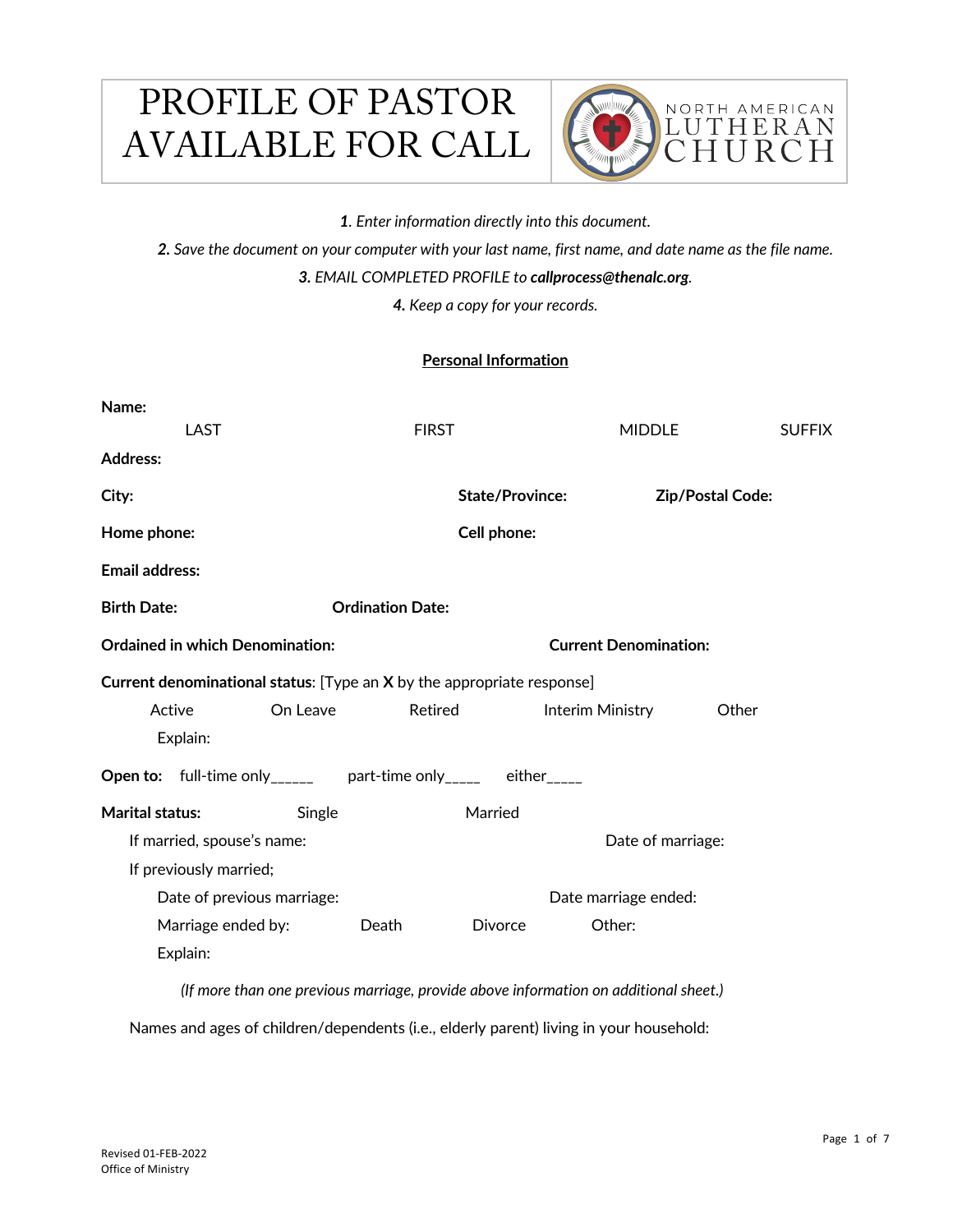# **Educational and Vocational History**

**College** (name and location; major; year of graduation; degree earned):

**Seminary** (name and location; year of graduation; degree earned):

**Additional education** (school name and location; field of study; year completed; degree earned):

**Life-Long Learning/Continuing Education** (years and topics of study):

**Brief Employment History** (organizations, positions, and years of employment):

# **Current Ministry**

**Congregation Name or Ministry Context** (specialized call, mission congregation, etc.):

**City and State/Province: Community size:**

**Describe briefly the type of community in which you serve:**

Average worship attendance: **Worship times:** Worship times:

**Style of worship:**

**Total annual congregational budget:** \$

**Benevolence giving/giving to ministries outside the congregation:** \$

**Current staff configuration** (solo, staff, etc.)**:**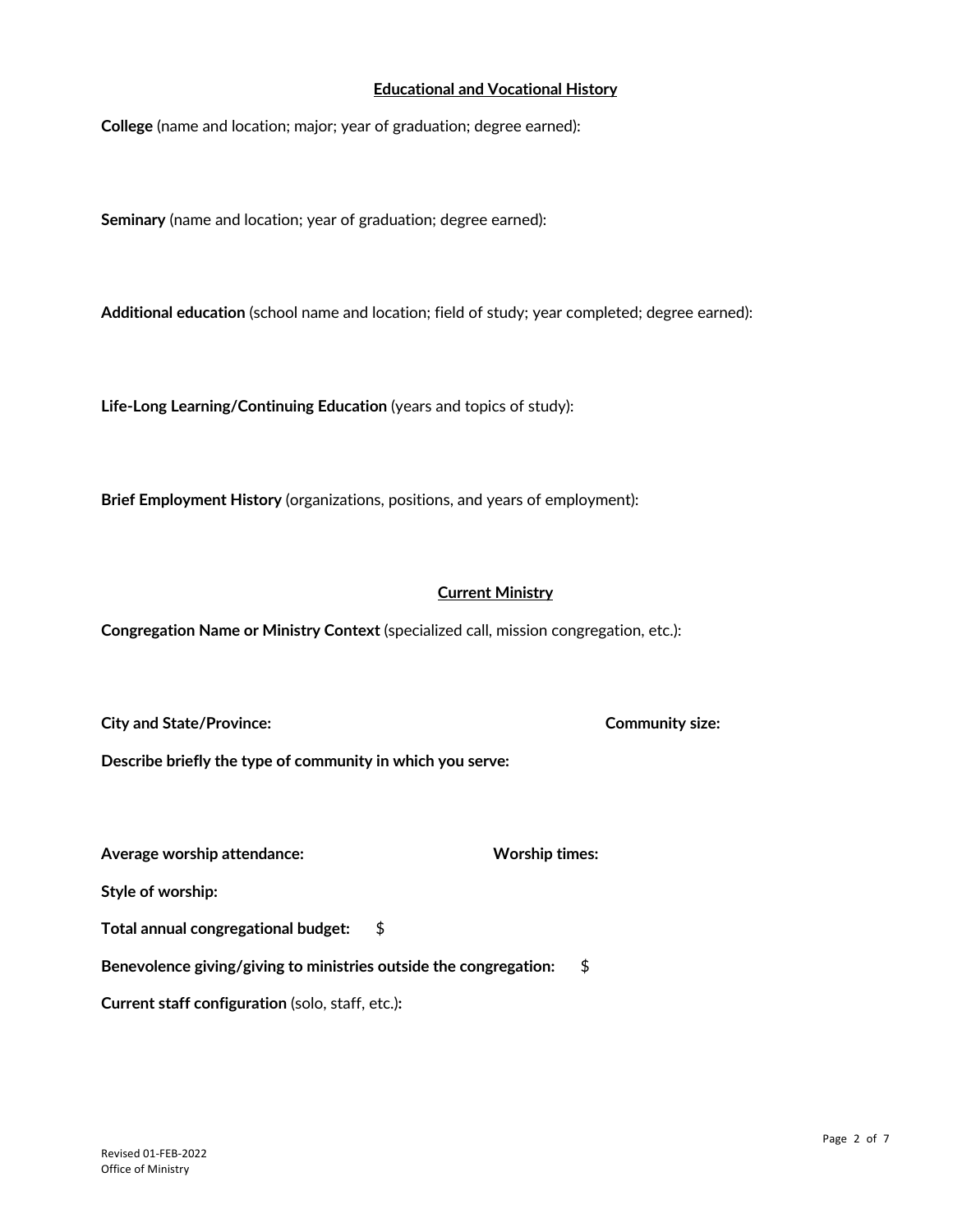# **Ministry Gifts and Skills**

# **Please list your five greatest gifts/skills for ministry.**

- 1.
- 2.
- 3.
- 
- 4.
- 5.

# **References**

# **Personal** (friend, colleague, co-worker):

*Name:*

*Phone number(s):*

*Email address:*

# **NALC (or other) Pastor:**

*Name:*

*Phone number(s):*

*Email address:*

#### **Layperson in your present ministry** (or former ministry if confidentiality is a concern):

*Name:*

*Phone number(s):*

*Email address:*

# **Reflections**

**How do you understand the Bible as the Word of God?** 

**What are the meaning and value of the Book of Concord/the Lutheran Confessions for ministry today? How do the Lutheran Confessions shape your ministry?**

**Explain your understanding of the "Call" of the Lutheran pastor. Describe your sense of call/vocation as a Christian and as a pastor.**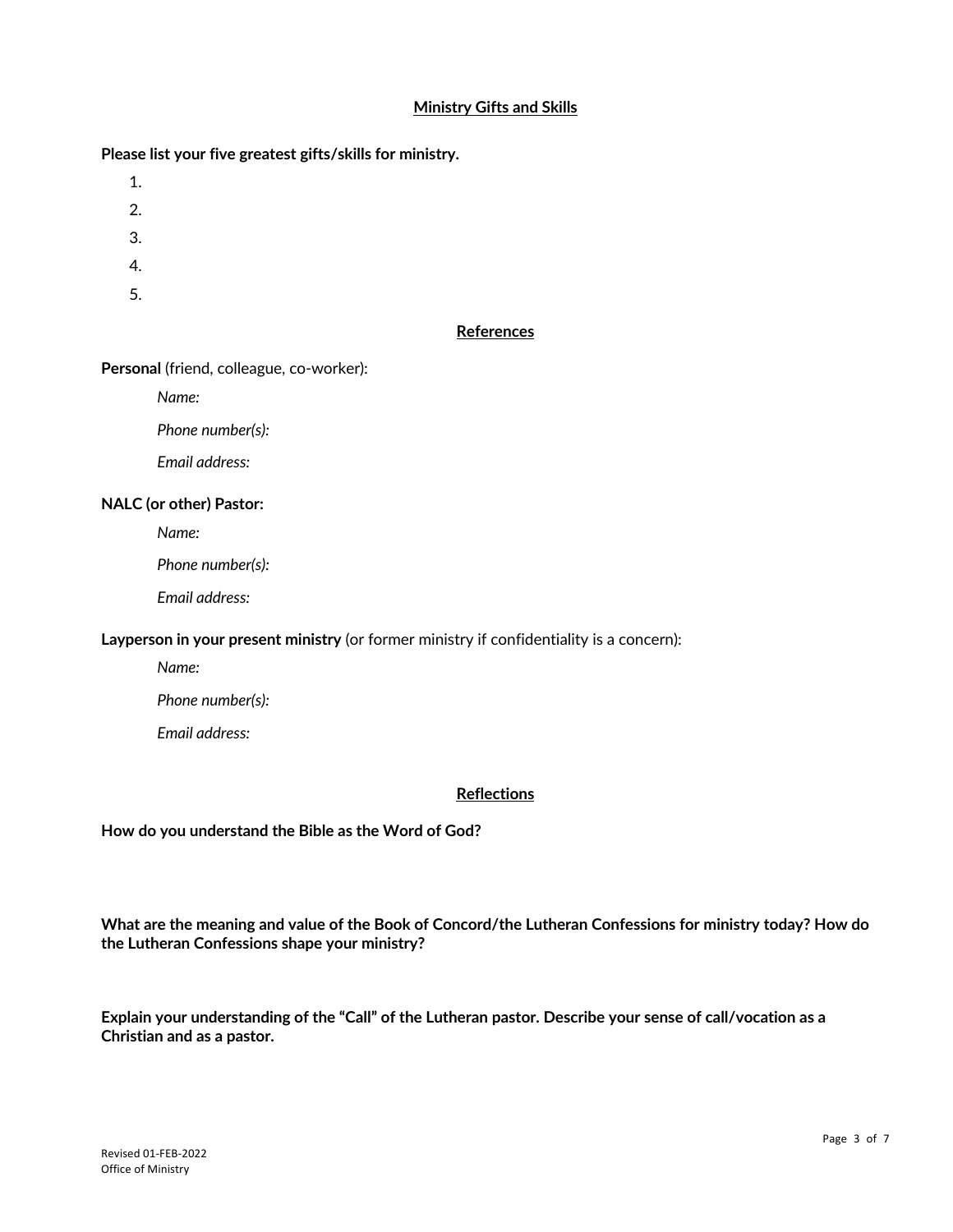**What is the meaning of the distinction between Law and Gospel? How does the Lutheran understanding of Law and Gospel shape your preaching?**

**What is your understanding of preaching, and how would you describe your preaching?**

**What is your understanding of Lutheran worship?**

**The four Core Values of the North American Lutheran Church are:** *Christ Centered, Mission Driven, Traditionally Grounded, and Congregationally Focused***. How are these values consistent with your personal identity as a pastor of the church and your leadership within a congregation?**

**The Scriptures teach that marriage is a holy estate ordained by God, joining one man and one woman. Explain your understanding of the NALC position on marriage, and how this will shape your pastoral practice as an NALC pastor.**

**Describe your parish/congregational experience in the congregations you have served: What did you learn? How did it go? Would you characterize it as fulfilling, challenging, joyful, depressing, etc.? How did each of your calls end? Positively? On a negative note? Did you leave voluntarily? How would members of previous congregations remember your ministry among them?**

[enter text here]

**What are your greatest strengths in ministry? Your growth areas?** 

**What is your understanding of pastoral leadership? What are the three most important aspects of pastoral leadership? Describe your leadership style.**

**What is your personality type? Introverted/extroverted? More interested in facts or feelings? Easily able to communicate/bond with people or needing time to develop relationships? Do you enjoy many acquaintances or focus on a few deep friendships?**

**How do you understand decision-making in the congregation? What is the pastor's role in decision-making? How does the pastor relate to the council and officers of the congregation?**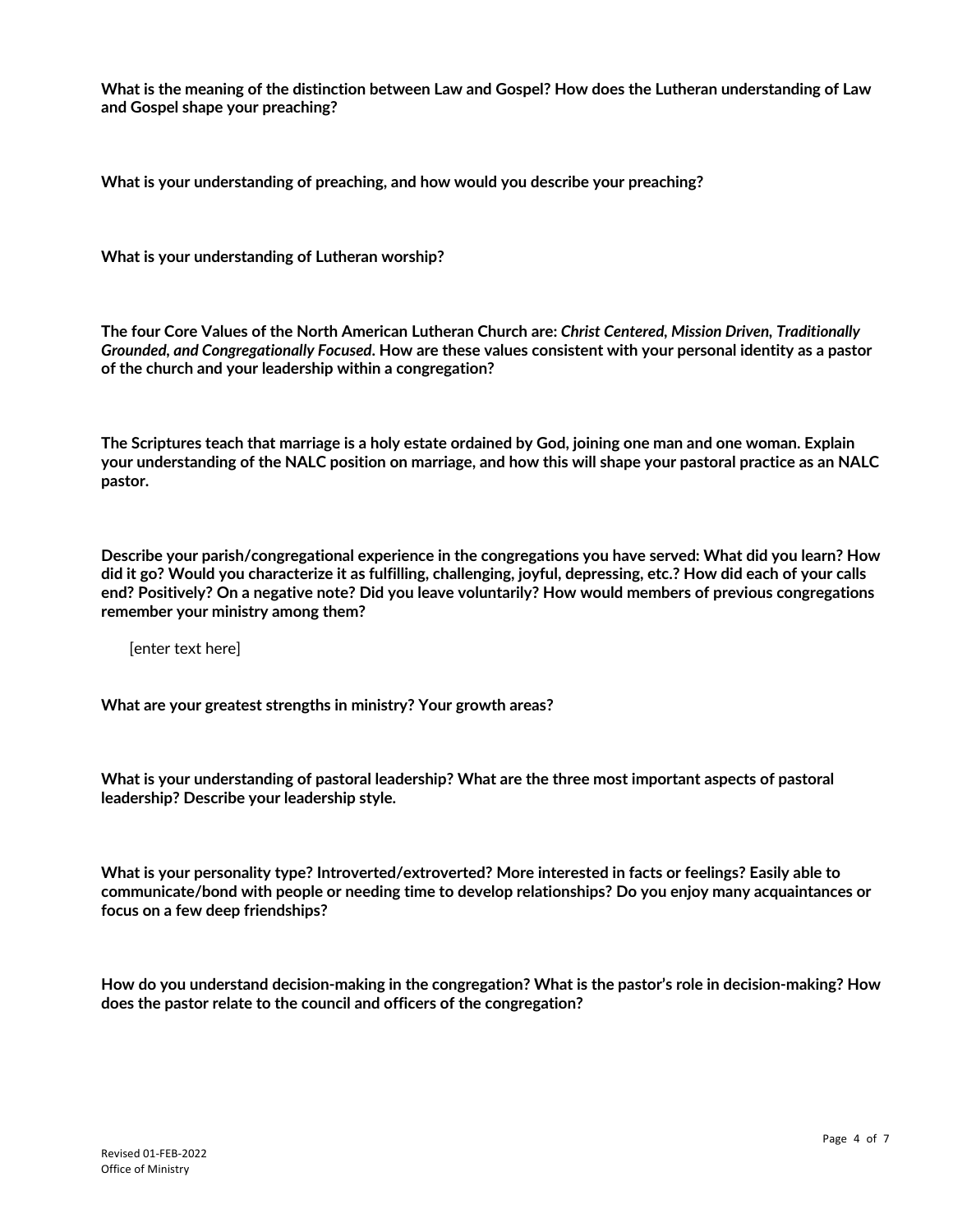**How do you address conflict in the congregation? Have you had experience with congregational conflict? What have you learned from this experience?** 

**Provide a brief description of your current health and self-care (exercise, rest, balance, etc.)**

# **Ministry Preferences**

**I am open to any congregation to which God may call me.** 

 **Yes No**

# **Realizing you may be open to other situations, what are your preferences?**

- Geographical preference (country, region or state/province) desired for ministry: [enter text here]
- Congregation type: \_\_\_\_\_\_\_Established \_\_\_\_\_Mission \_\_\_\_\_\_\_Redevelopment
- Congregation size: \_\_\_\_\_\_\_\_\_\_Small \_\_\_\_\_\_\_\_\_\_Mid-size \_\_\_\_\_\_Larger
- Community size: The Rural/Farming Small town Suburban Urban
- Other concerns: [enter text here]

# **Current annual compensation:**

**Desired compensation for another call:**

# **Disclosures**

[Type an **X** by the appropriate response]

A. Have you ever engaged in, been accused of, charged with, or convicted of illegal conduct or a crime, including conduct resulting in suspension or revocation of your driver's license?

 **Yes No**

B. Do you have an addictive behavior, including a history of drug, alcohol, or pornographic addictions that might interfere with your ability to serve or continue service as a pastor?

 **Yes No**

C. Have you ever engaged in, been accused of, investigated for, sued, or charged with sexual misconduct, sexual harassment, substance abuse, child or spousal neglect or abuse, or financial improprieties?

 **Yes No**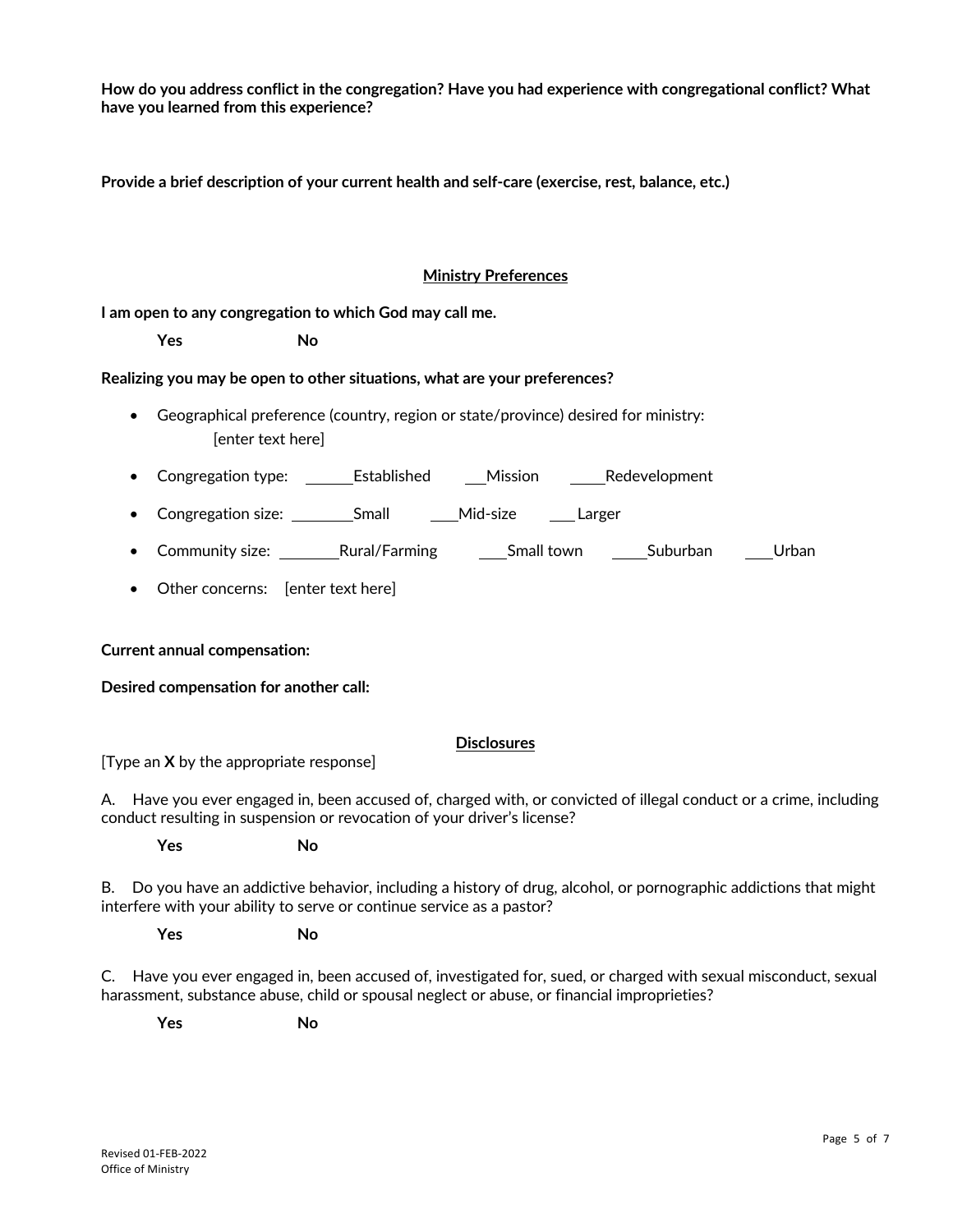D. While in candidacy and/or in ministry have you ever engaged in, been accused of, investigated for, charged with, or disciplined for any conduct proscribed in the NALC's "Standards for Pastoral Ministry"?

 **Yes No**

E. Have you ever engaged in any behavior or been involved in any situations that, if they became known to the church, might seriously damage your ability to continue in ministry?

 **Yes No**

*Provide a separate explanation or clarification of any items answered "Yes" above.*

Are you living in accord with the NALC's "Standards for Pastoral Ministry" and do you intend to continue to live in compliance?

 **Yes No**

# **Other Information**

Indicate any other information that you wish to share in regard to the call process.

I affirm that this profile, including my answers in the **Disclosures** section, is accurate and truthful to the best of my knowledge and recollection.

Signature: Date: Date: Date: Date: Date: Date: Date: Date: Date: Date: Date: Date: Date: Date: Date: Date: Date: Date: Date: Date: Date: Date: Date: Date: Date: Date: Date: Date: Date: Date: Date: Date: Date: Date: Date: D

# **SUBMISSION INSTRUCTIONS:**

# **SAVE A COPY OF THIS PROFILE TO YOUR COMPUTER. Use "Save As" and specify document file name as:**

**Last name, First name, Completion date**

**\*\*Email a copy of the completed profile to the NALC Call Process Coordinator, callprocess@thenalc.org.**

Alternative submission method ONLY if you do not have email: Print and mail the complete profile to:

North American Lutheran Church Attn: Pastor Shelly Schultz 2655 Innsbruck Drive, Suite A New Brighton, MN 55112-9304